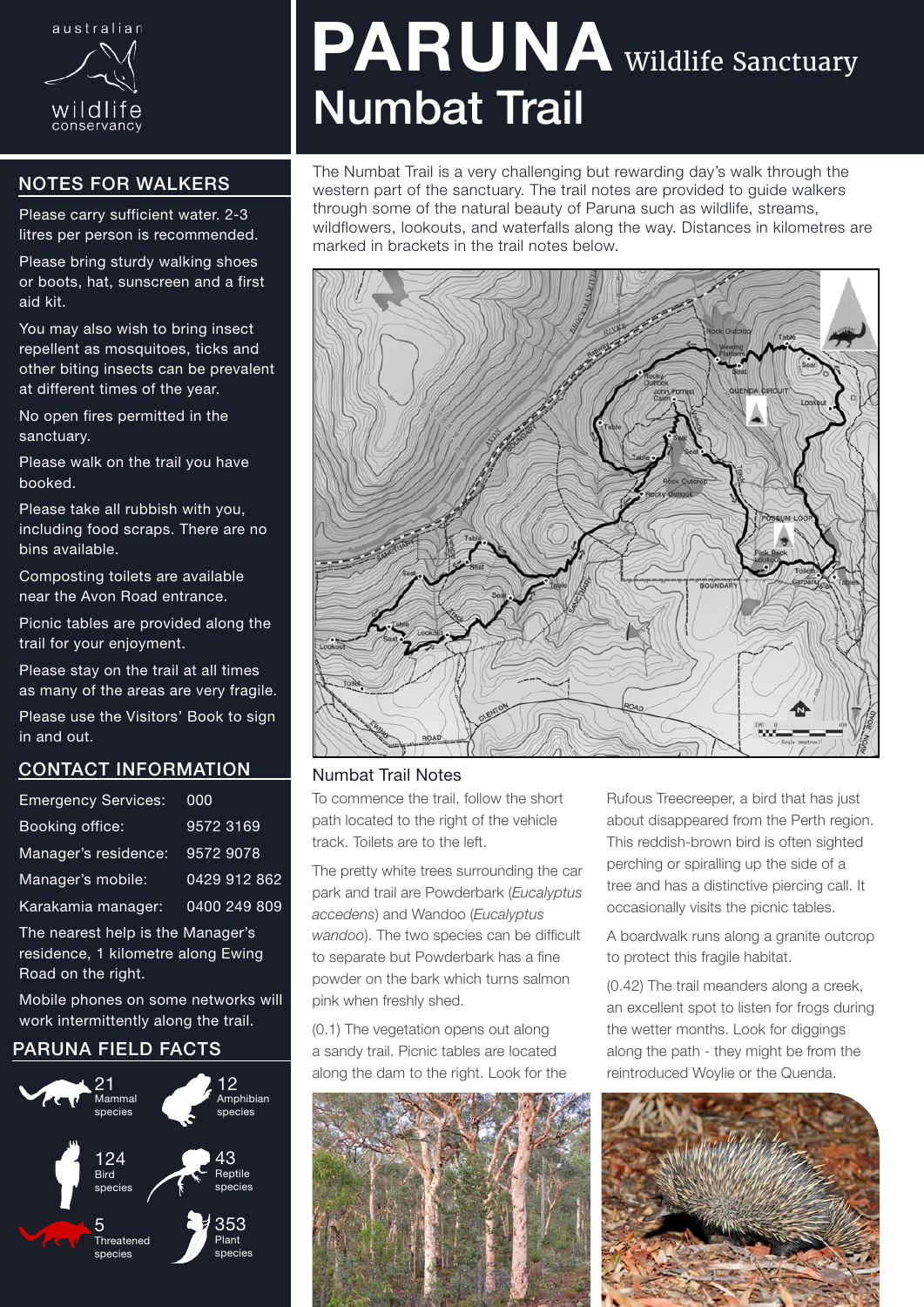### One of the sundews (*Drosera erythrohiza*) appears in the sandy soil after rain. These carnivorous plants have red or green rosette leaves. They are covered by a sticky coating that traps small insects which are digested by the plant to gain important nutrients.

The vegetation returns to trees again with excellent wildflowers especially the widespread yellow feather-flower *Verticordia acerosa* during spring. This is an excellent area to see birds as they feed on nectar and insects attracted to the flowers. Look out for the Splendid Fairy-wren with the male's brilliant blue plumage.

(0.59) At the junction, the Numbat Trail (and the Quenda Circuit) turns to the right and heads up a Wandoo slope. During spring, there is a strong smell from the tiny white flowers of Trymalium that grows thickly in this area.

(1.11) Come into an excellent stand of Wandoo and Powderbark. The understory of the Wandoo is fairly sparse as the leaves contain a growth inhibitor, effectively sterilising the soil and reducing competition with other plants. There is a good stand of the grass tree *Xanthorrhoea acanthostachya*, distinguished by the distinct separation of the brown skirt from the green crown.

(1.31) There are a large number of orchids found at Paruna, a spectacular group of plants with some unusual names and pollination habits. Look out for the Donkey, Pink Fairy, White Spider and Snail Orchids to name a few.

(1.59) There is a massive Powderbark with unusual growths on the trunk called burls, caused by insect or fungal attack. They are highly prized for woodwork and are sometimes stolen from live trees.

(1.92) Enjoy a picnic on the table provided. The Avon River and the main east-west railway line can be seen. Just past the table, there is a small but dense patch of Tea Tree with small white flowers.

A series of switchbacks lead down the steep hill.

(2.58) The main creek flows down the hill leading into the Paruna Gorge seen from a large viewing platform. Please stay on the trail and viewing platform as the surrounding area is slippery and fragile.

(2.70) Ascending through a stand of Wandoo in early spring, the bright yellow wattle, Prickly Moses (*Acacia pulchella*) is in full flower. This is one of a number of wattles at Paruna.

(2.94) A patch of prickly Parrot Bush (*Dryandra sessilis*) has died in shallow soil over granite. This bush is common in disturbed areas such as roadside verges and sometimes mistaken for a weed and destroyed.

(3.27) Observe the shiny leaves of Jam Wattle (*Acacia acuminata*), an acacia usually found in the Wheatbelt, commonly used for making fence posts. This is the most western population of this species.

(3.5) The understorey has disappeared after 30 to 40 years of grazing and frequent fires. It is a good area to see a number of small birds flitting around. Look for the Grey Fantail, a small inquisitive bird displaying its fan-like tail as it forages for insects.

As you continue along the trail you will come across a rocky outcrop where you can sit at the picnic table and take in the magnificent vista to the west and across Walyunga National Park.

(3.90) The trail skirts around a sharp rocky point with a steeply incised watercourse and a massive exposed granite slab on the valley across to the south. Follow the trail alongside a steep vehicle track crossing a creek and through some dense vegetation which is excellent habitat for the re-introduced

Quenda.

(4.20) The Numbat Trail turns off at this point leading into thick prickly scrub, mainly Honeybush (*Hakea lissocarpha*) and One-sided Bottlebrush (*Calothamnous quadrifidus*) which looks spectacular in spring.

*If the trail is more of a challenge than expected, take a shortcut at this point. Move to 9.60 in the trail notes and follow the Quenda signs back to the carpark.*

(4.47) An impressive granite wall is alongside the trail.

In spring and early summer there is a great diversity of insects and spiders. Admire the magnificent colouration of the green and gold dragonflies and camouflaged grasshoppers, including one that is easily mistaken for a leaf. Look for the spectacular Christmas spider a small spider often flecked with green, yellow or orange. Orb-weaver spiders, with magnificent webs, are also seen.

(4.63) The bush completely changes from pristine bush to modified vegetation. Extensive grazing at the western end of the sanctuary has left a parkland area of trees with little understorey.

(5.52) Use the small footbridge to cross the creek and follow the trail to the right along the stream. You will come across a picnic table on the right about 250 metres down the track, where you can enjoy the sounds of nature.

(6.01) At the top of a short climb is a seat with good views of the Avon Valley. The hill on the opposite valley is Jumperkine Hill.

(6.11) Near the top of the climb is a stone seat built into the side of the trail. Another seat is located 50 metres further on, at the top of the ridge. Rapids down in the Avon River can be seen and heard in winter.



w: australianwildlife.org | e: info@australianwildlife.org | p: (08) 9572 3169